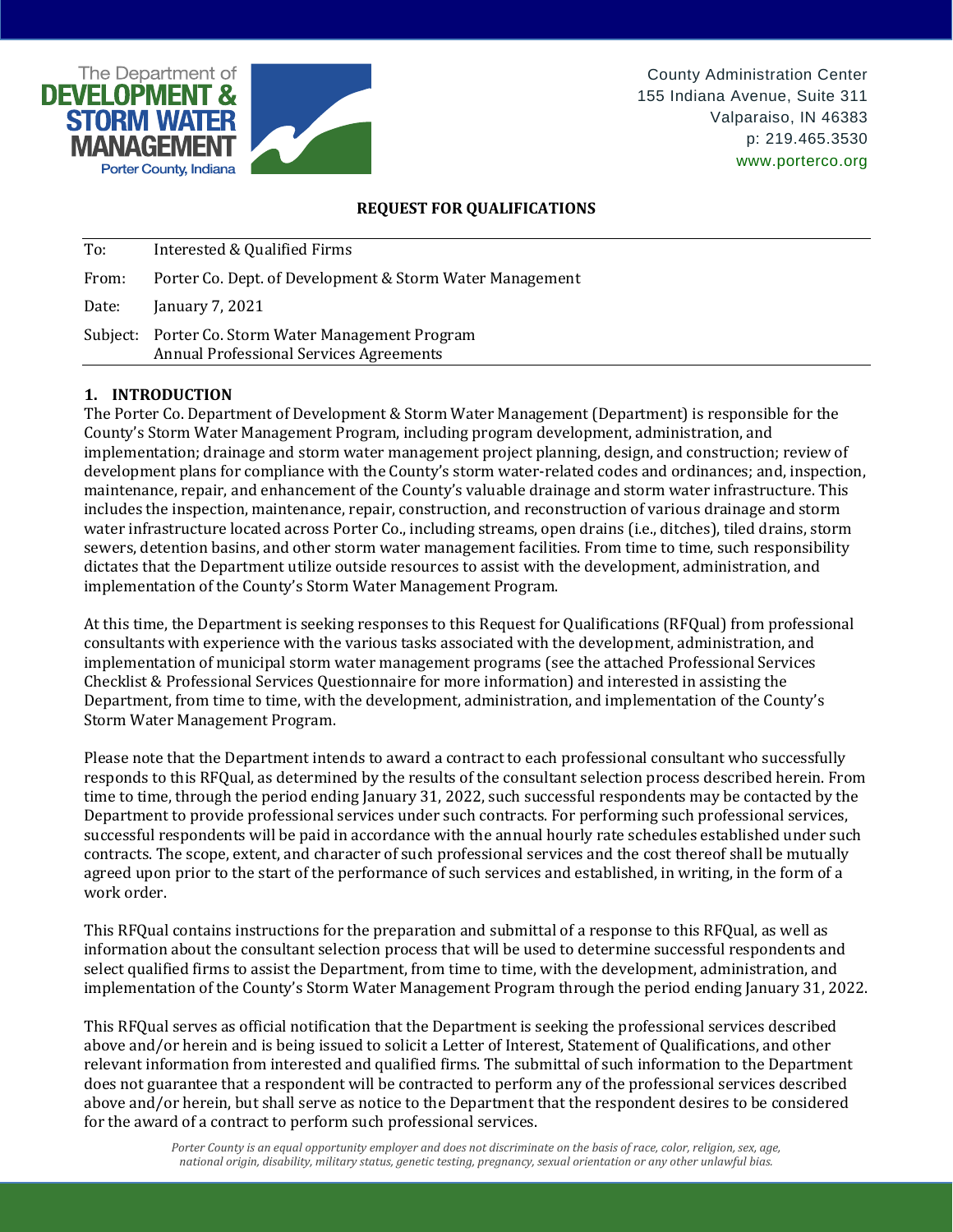

### **Submittal Deadline**

As described below, **all submittals must be received no later than 10:00 AM on Thursday, January 28, 2021**.

#### **Project Manager**

Michael E. Novotney, PE County Engineer 155 Indiana Ave., Ste. 311 Valparaiso, IN 46383 P: (219) 465-3507 E: mnovotney@porterco.org

# **2. SUBMITTAL INSTRUCTIONS**

#### **General Instructions**

In preparing a response to this RFQual, interested firms shall note the following general instructions.

- 1. Please present the requested information in the order listed below.
- 2. Please do not attach any additional forms, resumes, brochures, or other materials to your submittal, unless otherwise noted below.
- 3. Submittals shall be limited to (25) 8-1/2" x 11" pages.

### **Submittal Requirements**

In response to this RFQual, interested firms shall submit the following information.

#### **1. Letter of Interest**

- a. Name of your firm, location(s) of the office(s) from which the above-described professional services will be performed, and the name of and contact information for the person authorized to negotiate on your behalf.
- b. Brief statement regarding your current familiarity with Porter County's Storm Water Management Program and Porter County's current drainage and storm water management issues and needs.
- c. Brief narrative describing your understanding of the professional services described above and/or herein.

## **2. Statement of Qualifications**

- a. Completed Professional Services Checklist (attached).
- b. Completed Professional Services Questionnaire (attached).
- c. Summary of the personnel that would be involved in performing the professional services described above and/or herein (i.e., project team), including a brief description of their roles and responsibilities in the performance of such professional services and their experience and expertise as it relates to the performance of such professional services. If applicable, please indicate the office to which each member of the project team is assigned.
- d. Resumes for each member of the project team. Please include such resumes as an attachment to your submittal. Such attachment will not count toward the submittal page limit described above.
- e. References for at least five clients for whom you have provided professional services similar to those described above and/or herein. Please provide the client's name, client's address, person of reference, reference's phone number, reference's e-mail address, and a brief description of the professional services provided to such client.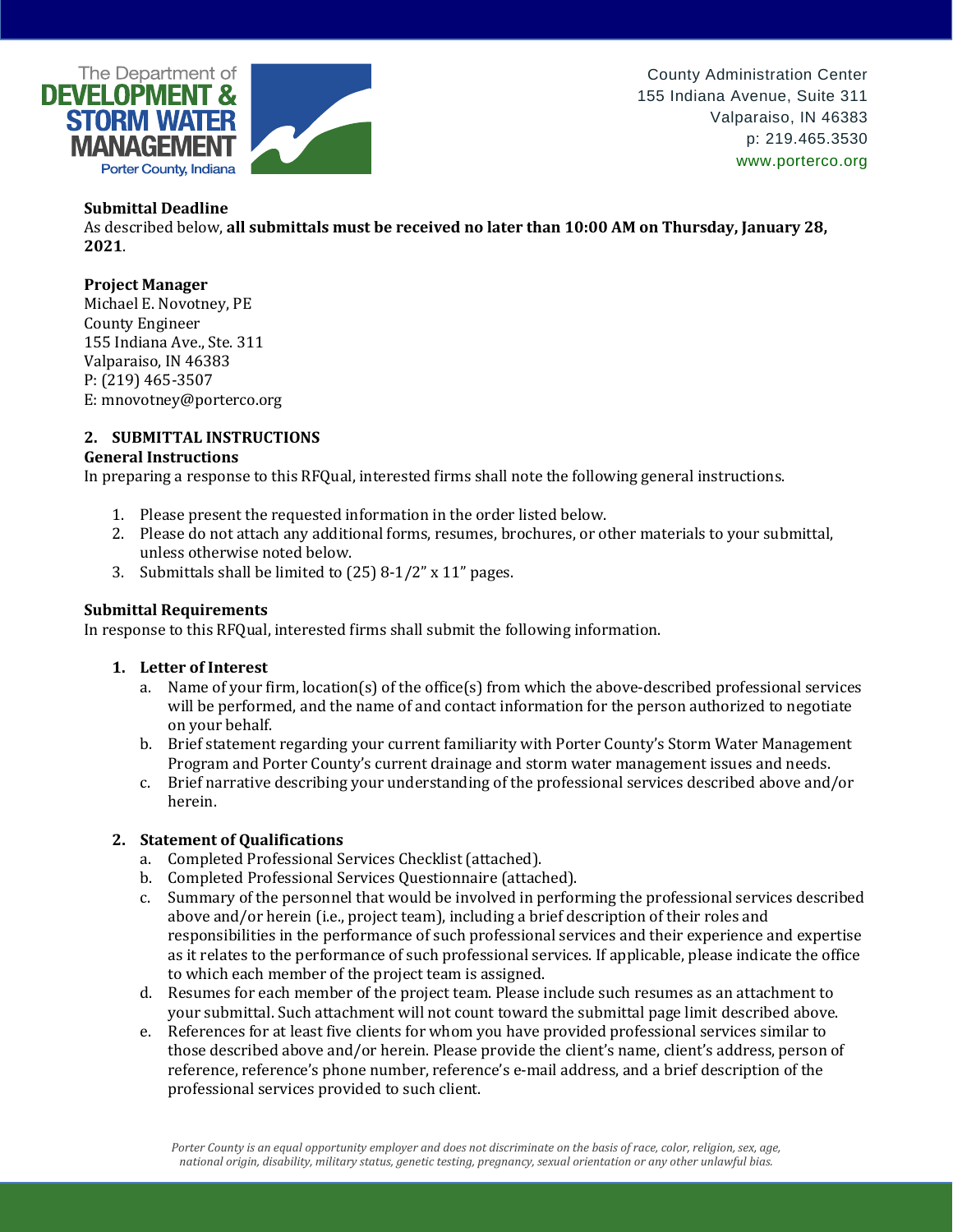

- **3. Project Approach**
	- a. Narrative describing your approach to project management and to working with the Department during the performance of the professional services describe above and/or herein, and describing the communications procedures and other relevant techniques that will be used to coordinate with the Department.

### **4. Knowledge of Local Conditions**

a. Narrative describing your current familiarity with Porter County's Storm Water Management Program and Porter County's current drainage and storm water management issues and needs.

### **5. Additional Information**

a. Any additional information that will allow the Department to accurately evaluate your qualifications and ability to assist the Department with the development, administration, and implementation of Porter County's Storm Water Management Program.

### **Submittal Location**

Submittals may be made electronically in .PDF format to the project manager via the e-mail address provided in this RFQual. If paper copies of your submittal will be submitted, please submit three copies, printed doublesided, to:

Porter County Department of Development & Storm Water Management RE: Annual Professional Services Agreements (2021) 155 Indiana Avenue, Suite 311 Valparaiso, Indiana 46383

#### **Submittal Deadline**

Whether they are submitted electronically or on paper, **all submittals must be received no later than 10:00 AM on Thursday, January 28, 2021**. Any submittals received after the submittal deadline will not be reviewed. Interested firms shall be responsible for the actual delivery of submittals by the deadline indicated in this RFQual; it will not be sufficient to show that the submittal was mailed in time to be received by the deadline.

#### **3. CONSULTANT SELECTION PROCESS**

Additional information about the consultant selection process for these projects is provided below.

- **Step 1. Interested Firms Prepare & Make Submittals**: Interested firms prepare and submit to the Department submittals in response to this RFQual in accordance with the instructions set forth herein.
- **Step 2. Staff Evaluates Submittals**: Submittals prepared in accordance with the instructions set forth in this RFQual and received by the submittal deadline set forth herein will be evaluated by Department staff. Submittals will be evaluated according to the following criteria and scoring system:

| <b>Evaluation Criteria</b>         |           |
|------------------------------------|-----------|
| LETTER OF INTEREST                 | 5 points  |
| Firm Information                   |           |
| Knowledge of Local Conditions      |           |
| <b>Project Understanding</b>       |           |
| STATEMENT OF QUALIFICATIONS        | 45 points |
| Firm's Qualifications & Experience |           |

*Porter County is an equal opportunity employer and does not discriminate on the basis of race, color, religion, sex, age, national origin, disability, military status, genetic testing, pregnancy, sexual orientation or any other unlawful bias.*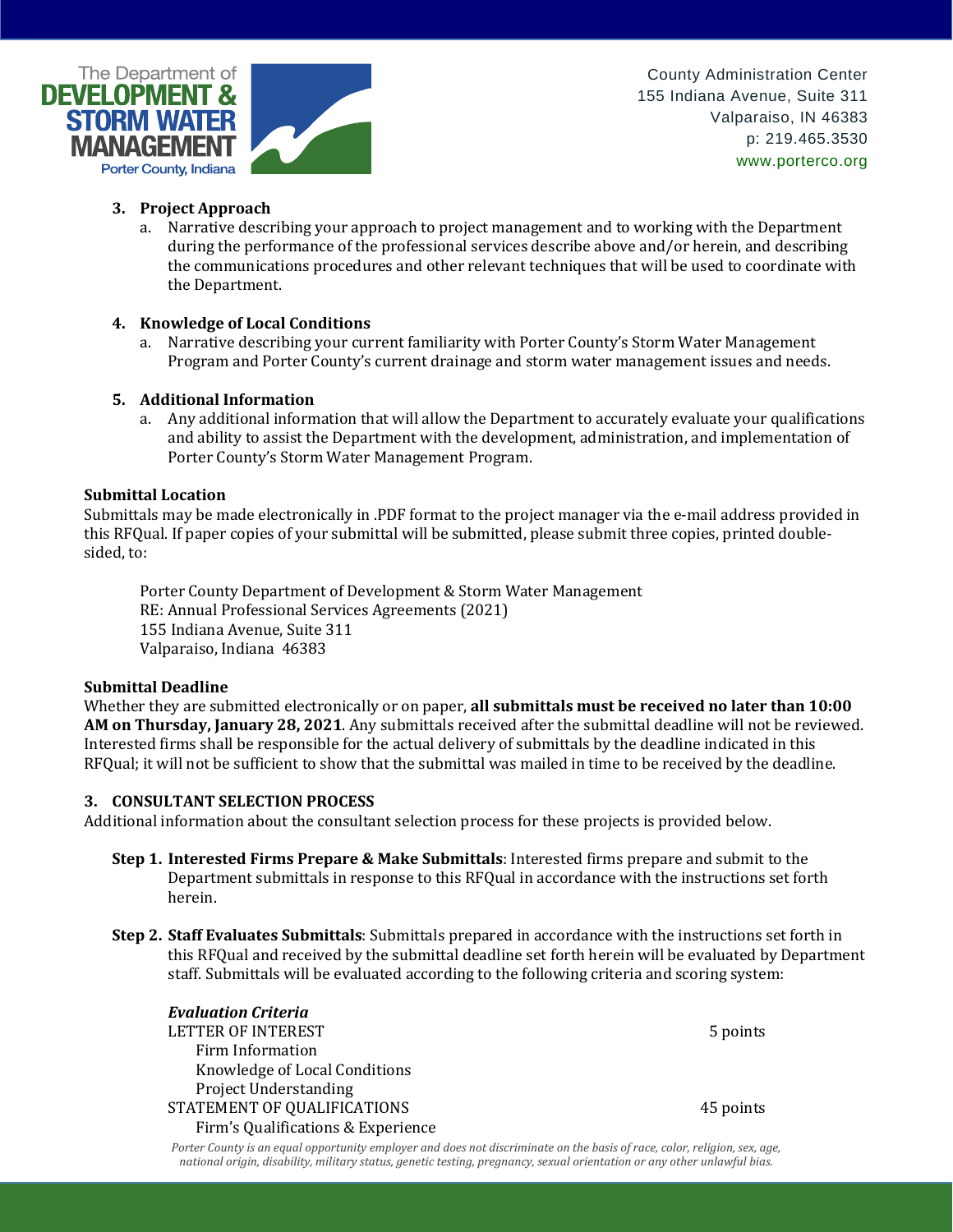

| 15 points |
|-----------|
|           |
| 15 points |
| 15 points |
| 5 points  |
|           |

The Department's evaluation will be based on the information presented in the submittals, as well as information on past project performance, information obtained from references and other entities, and such other information as may be obtained by the Department during the evaluation process.

**Step 3. Consultant Selection**: Qualified firms, as determined by the results of the evaluation process, will be selected to assist the Department, from time to time, with the development, administration, and implementation of the County's Storm Water Management Program through the period ending January 31, 2022.

Note that the Department intends to award a contract to each professional consultant whose submittal scores within the top five of all submittals received, based on the results of the evaluation process. Please note, however, that the Department reserves the right to make additional or fewer contract awards if, after considering the responses received, it is determined to be in the Department's best interest to do so.

The Department anticipates that such selections will be completed by Monday, February 1, 2021, and presented to and approved by the Porter County Storm Water Management Board at its Tuesday, February 2, 2021 meeting.

**Step 4. Contract Negotiation**: Following the completion of the consultant selection process, contracts will be negotiated with the selected qualified firms to establish contract terms and conditions and the annual hourly rate schedules associated with the performance any of the professional services described above and/or herein. The Department anticipates that the Department's standard professional services agreement (attached) will be used as the form of agreement for any contracts awarded for this project. The Department anticipates that such contracts will be presented and approved by the Porter County Storm Water Management Board at its February 2, 2021, meeting.

## **5. ADDITIONAL INFORMATION**

## **Questions Regarding this RFQual**

All questions regarding this RFQual should be submitted electronically to the project manager via the e-mail address provided herein no later than 10:00 AM on Tuesday, January 26, 2021. Any interpretations or clarifications considered necessary by the Department in response to such questions will be issued in the form of a "Questions and Answers" document posted to the Department's website and mailed, e-mailed, or otherwise delivered to all parties known by the Department to have received the RFQual. Questions received after the deadline may not be answered, as all "Questions and Answers" documents to be issued by the Department will be issued at least 24 hours prior to the submittal deadline in order to provide interested firms ample time to incorporate such information into their submittals.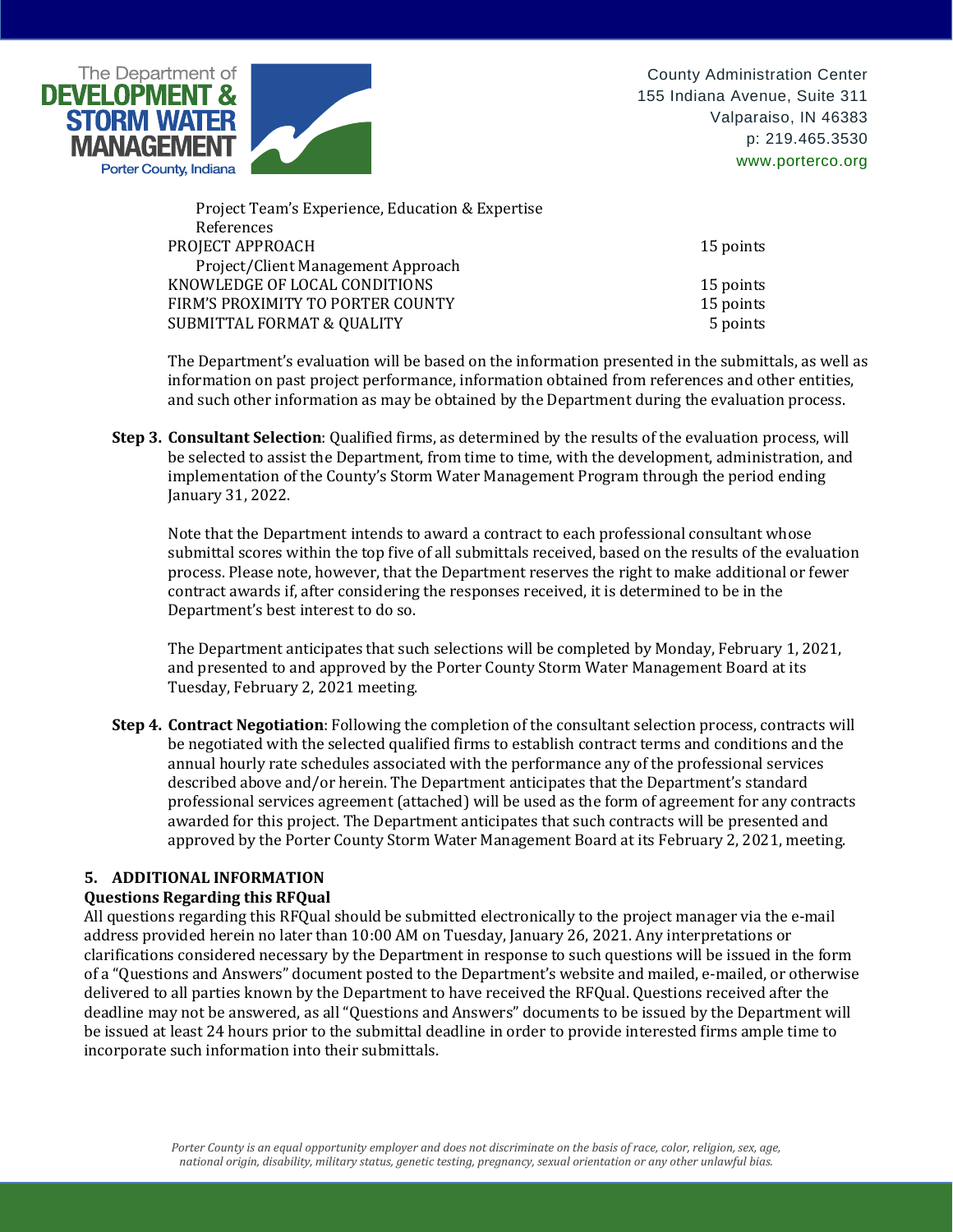

## **Requests for Clarification & Additional Information/Interviews**

During the evaluation process, firms may be asked to clarify their submittals and/or to submit additional information the Department may deem necessary to further evaluate the contents of their submittals.

If interviews are to be conducted, the project manager will contact each individual or firm to be interviewed to arrange such an interview. Consultants invited to interview are expected to send their project manager to the interview; other project team members are welcome to attend. Consultants should not send individuals who do not work for them and/or are not included on the project team to an interview without advance authorization by the Department.

## **Disclaimer**

This RFQual is solely a request for information. It does not represent a contract offer from the Department nor does it confer any rights or responsibilities onto any individual or firm that provides the requested information. The Department shall not under any circumstances be responsible for any costs incurred by any individual or firm preparing and/or submitting a response to this RFQual.

### **Right of Rejection**

The Department reserves the right to reject any and all submittals received in response to this RFQual, should such course of action be determined to be in the best interest of the projects. The Department is not obligated to enter into a contract on the basis of any submittal made in response to this RFQual and may cancel this consultant selection process at any time if such course of action be determined to be in the best interest of the projects.

#### **6. ATTACHMENTS**

- 1. Professional Services Checklist
- 2. Professional Services Questionnaire
- 3. Professional Services Agreement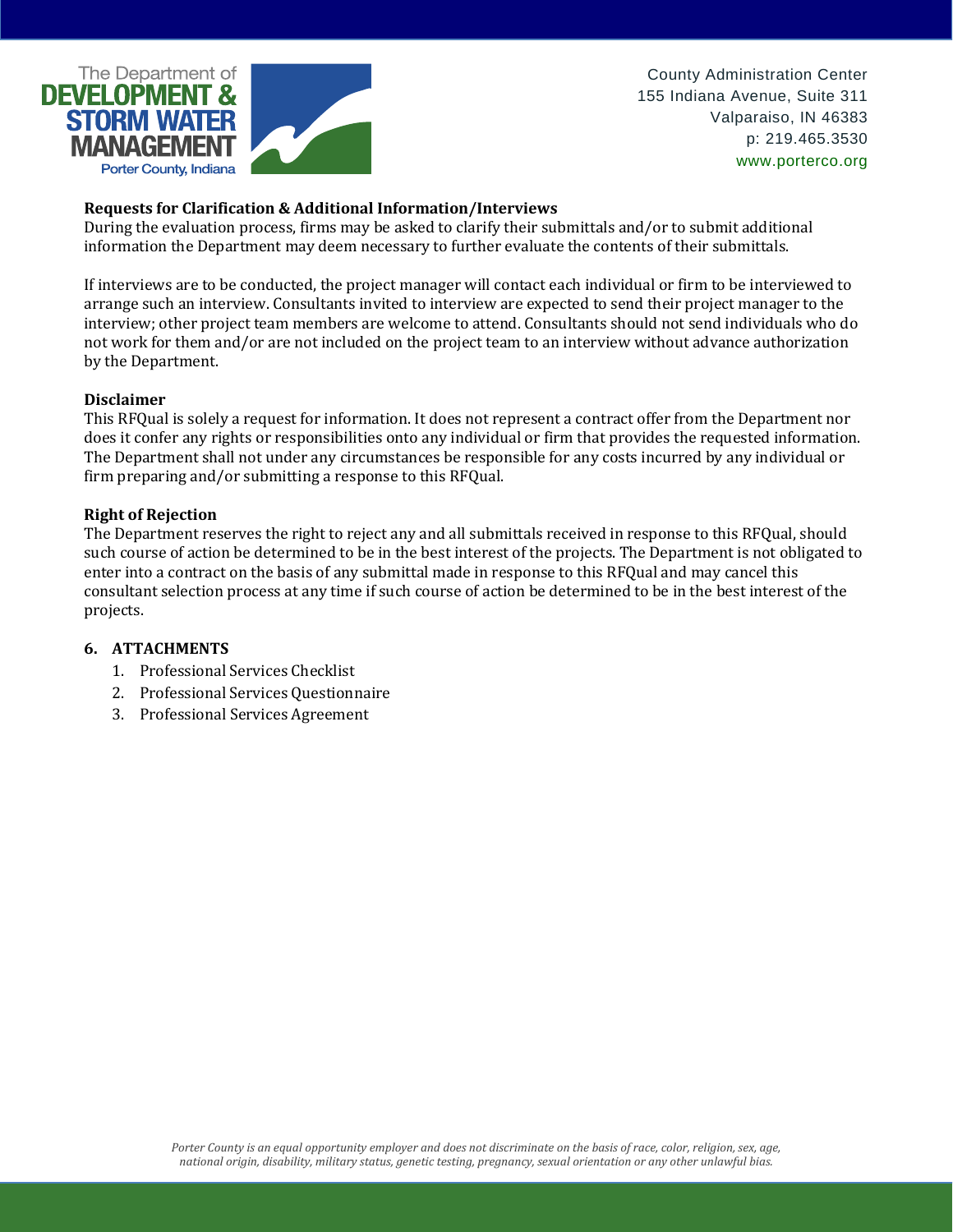# **Porter Co. Department of Development & Storm Water Management Storm Water Management Program Professional Services Checklist**

Please complete the following checklist to indicate your experience with the various tasks associated with the development and implementation of municipal storm water management programs and listed below. Please see the accompanying Professional Services Questionnaire for additional descriptions of the various tasks listed below.

## **1. Investigation/Study Phase Services**

- a. Drainage/Storm Water Management Planning
- b. Watershed Planning
- c. Desktop Assessment
- d. Field Investigation
- e. Preliminary Hydrologic & Hydraulic Modeling
- f. Preliminary Water Quality Modeling

## **2. Design Phase Services**

- a. Topographic Surveying
- b. Geotechnical Investigation
- c. Easement Preparation
- d. Utility Coordination
- e. Wetland Delineation
- f. Environmental Permitting
- g. Hydrologic & Hydraulic Modeling
- h. Plans & Specifications

## **3. Bid Phase Services**

a. Bid Phase Services

## **4. Construction Phase Services**

- a. Construction Administration
- b. Construction Observation

## **5. MS4 Program Services**

- a. Public Education & Outreach
- b. Public Participation & Involvement
- c. Illicit Discharge Detection & Elimination
- d. Construction Runoff Control
- e. Post-Construction Runoff Control
- f. Municipal Pollution Prevention & Good Housekeeping
- g. Monitoring, Recordkeeping & Reporting









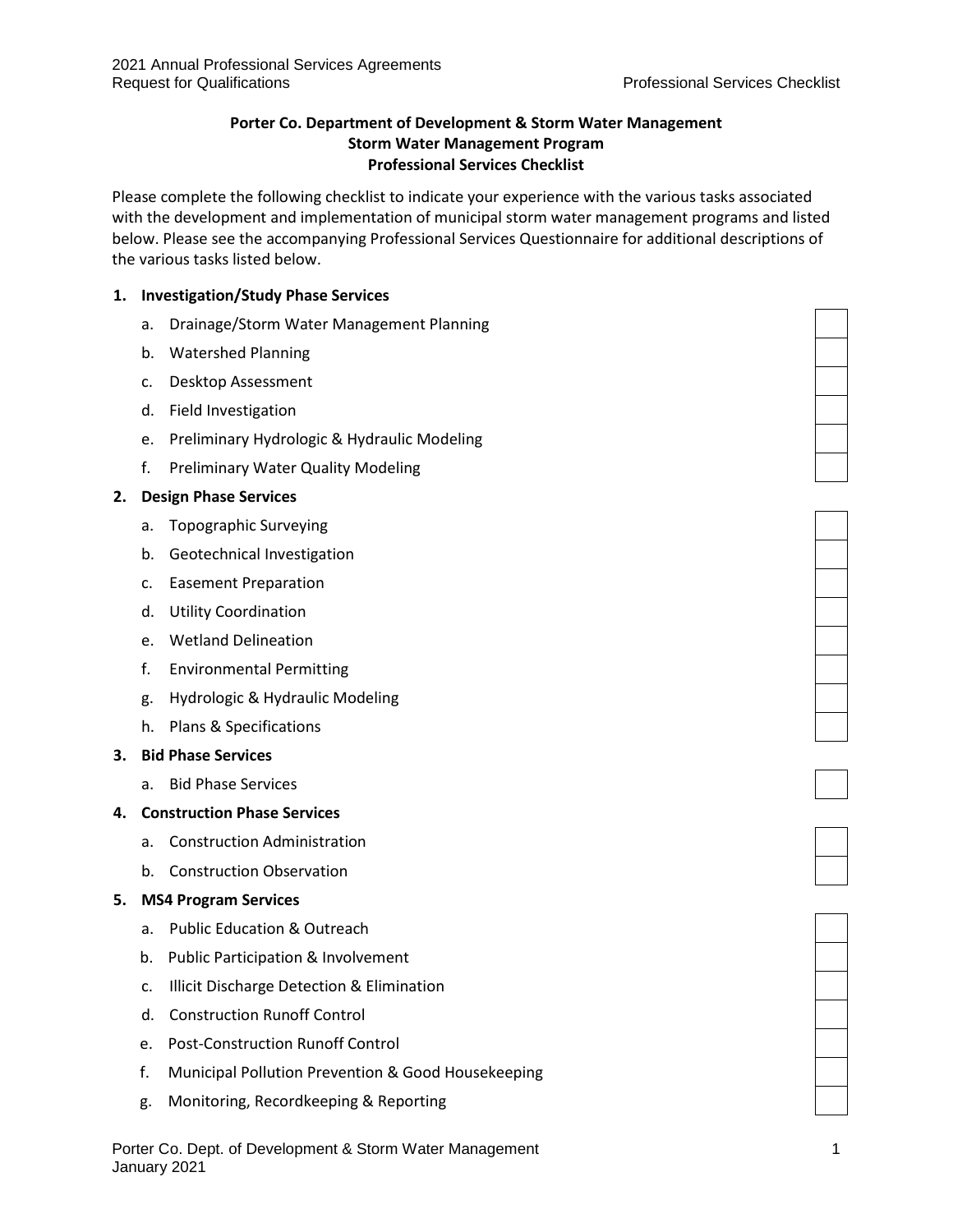#### Professional Services Checklist

#### **6. Plan Review Services**

a. Plan Review

# **7. Inspection Services**

- a. Drainage and/or Storm Water Infrastructure Inspection
- b. Structural Inspection

### **8. Other Services**

a. Other

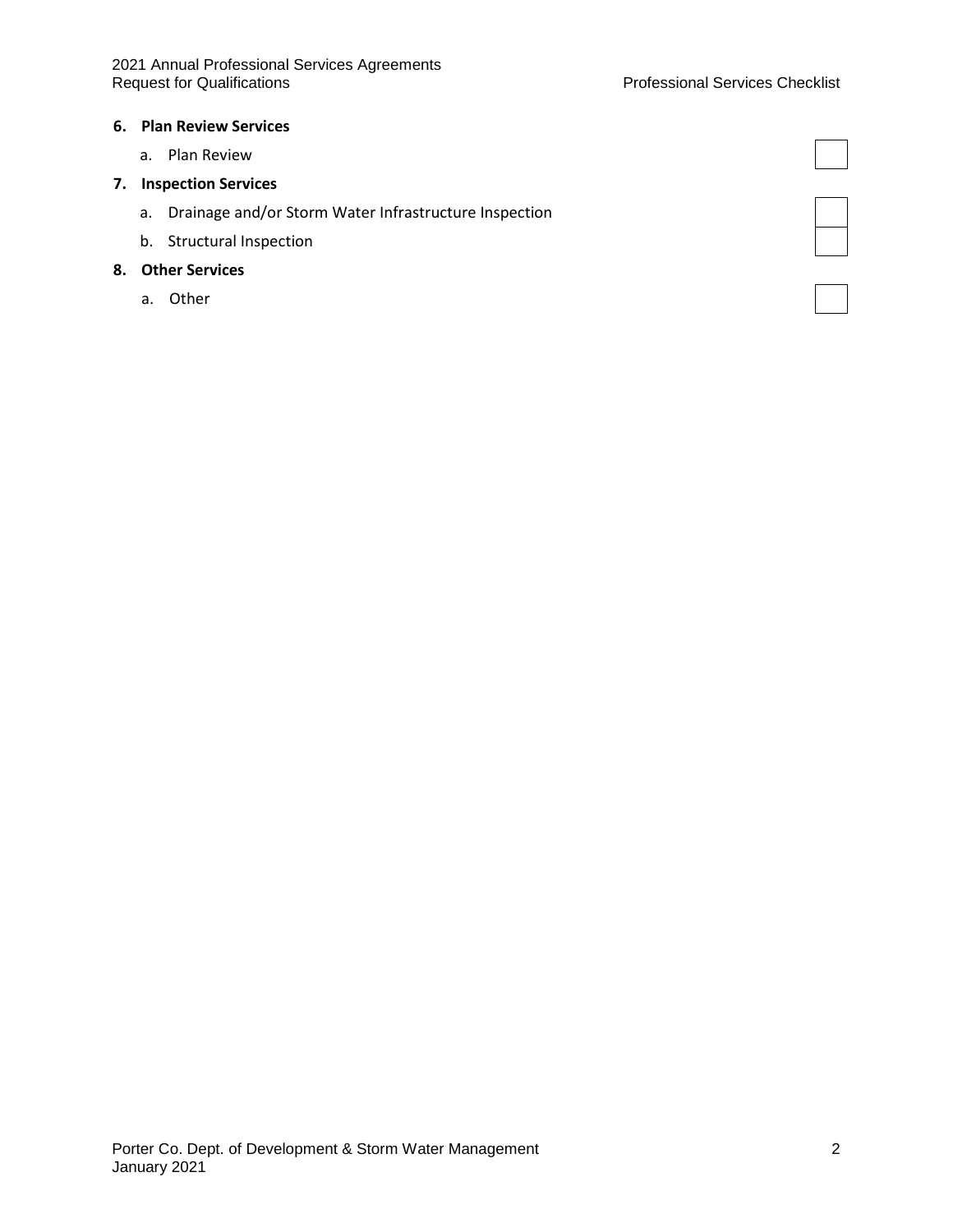# **Porter Co. Department of Development & Storm Water Management Storm Water Management Program Professional Services Questionnaire**

Please complete the following questionnaire to describe your experience with the various tasks associated with the development and implementation of municipal storm water management programs and listed below. Submit your response to this questionnaire as an attachment to this questionnaire.

# **1. Investigation/Study Phase Services**

- a. Drainage/Storm Water Management Planning
	- Briefly describe your experience with the development of drainage and/or storm water management plans at the site, subdivision, and/or subwatershed (i.e., 1-10 sq. mi.) scale.
- b. Watershed Planning
	- Briefly describe your experience with the development of watershed plans, particularly those addressing the US EPA's nine minimum elements, at the subwatershed (i.e., 1-10 sq. mi.) scale or larger.
- c. Desktop Assessment
	- Briefly describe your experience with the review of drainage and/or storm water management related data at the desktop, including available reports, mapping, construction plans/as-built plans/record drawings, and/or geographic information system data.
- d. Field Investigation
	- Briefly describe your experience with the investigation of drainage and/or storm water management related issues in the field, including drainage problem investigation and drainage and/or storm water infrastructure identification, inspection, and assessment.
- e. Preliminary Hydrologic & Hydraulic Modeling
	- Briefly describe your experience with the development of preliminary hydrologic and hydraulic models to support the development of drainage and/or storm water management plans at the site, subdivision, and/or subwatershed (i.e., 1-10 sq. mi.) scale and/or further evaluate drainage and/or storm water management related issues.
		- o Please indicate the hydrologic and hydraulic modeling programs you typically use for such purposes.
- f. Preliminary Water Quality Modeling
	- Briefly describe your experience with the development of preliminary water quality models to support the development of watershed plans, particularly those addressing the US EPA's nine minimum elements, at the subwatershed scale (i.e., 1-10 sq. mi.) or larger.
		- o Please indicate the water quality modeling programs you typically use for such purposes.

## **2. Design Phase Services**

- a. Topographic Surveying
	- Briefly describe your experience with performing topographic surveying to collect information used in the design of drainage and/or storm water management system improvements.
- b. Geotechnical Investigation
	- Briefly describe your experience with performing investigations of subsurface conditions to collect information used in the design of drainage and/or storm water management system improvements.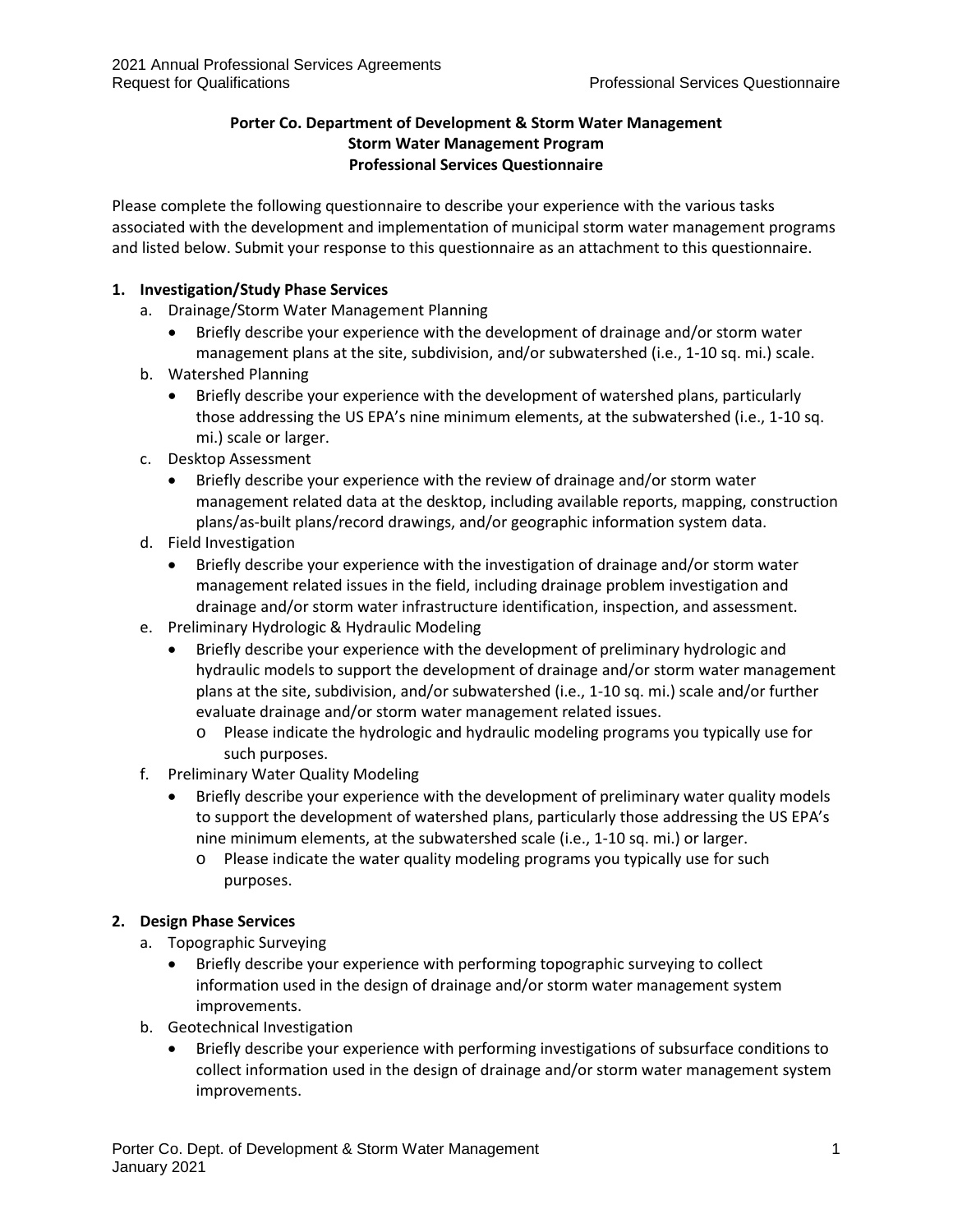- c. Easement Preparation
	- Briefly describe your experience with conducting legal records research, preparing legal descriptions, and preparing exhibits to support the acquisition of drainage easements in the implementation of drainage and/or storm water management system improvements.
- d. Utility Coordination
	- Briefly describe your experience with conducting utility coordination, including identifying utilities, conducting field investigations, identifying utility conflicts, notifying affected utilities, conducting utility coordination meetings, and reviewing utility conflict resolution plans, in the implementation of drainage and/or storm water management system improvements.
- e. Wetland Delineation
	- Briefly describe your experience with the identification, delineation, and determination of wetlands and wetland jurisdictional boundaries in the implementation of drainage and/or storm water management system improvements.
- f. Environmental Permitting
	- Briefly describe your experience with the interpretation of federal, state, and local environmental regulations applicable to drainage and/or storm water management system improvements.
	- Briefly describe your experience with preparing permit applications and other materials necessary to acquire federal, state, and local environmental authorizations needed to support the implementation of drainage and/or storm water management system improvements.
- g. Hydrologic & Hydraulic Modeling
	- Briefly describe your experience with the development of hydrologic and hydraulic models to provide a basis of design for drainage and/or storm water management system improvements.
		- o Please indicate the hydrologic and hydraulic modeling programs you typically use for such purposes.
- h. Plans & Specifications
	- Briefly describe your experience with the development of construction plans and technical specifications describing the scope, extent, and character of drainage and/or storm water management system improvements.
		- o Please indicate the computer aided design (CAD) programs you typically use for such purposes.
	- Briefly describe your experience with the development of opinions of probable cost for drainage and/or storm water management system improvements.

### **3. Bid Phase Services**

- a. Bid Phase Services
	- Briefly describe your experience with assisting clients during the bid phase, including advertising and obtaining bids, facilitating pre-bid meetings, issuing addenda, and evaluating bids and bidders.

#### **4. Construction Phase Services**

- a. Construction Administration
	- Briefly describe your experience with providing construction administration services, including facilitating pre-construction conferences, reviewing submittals, responding to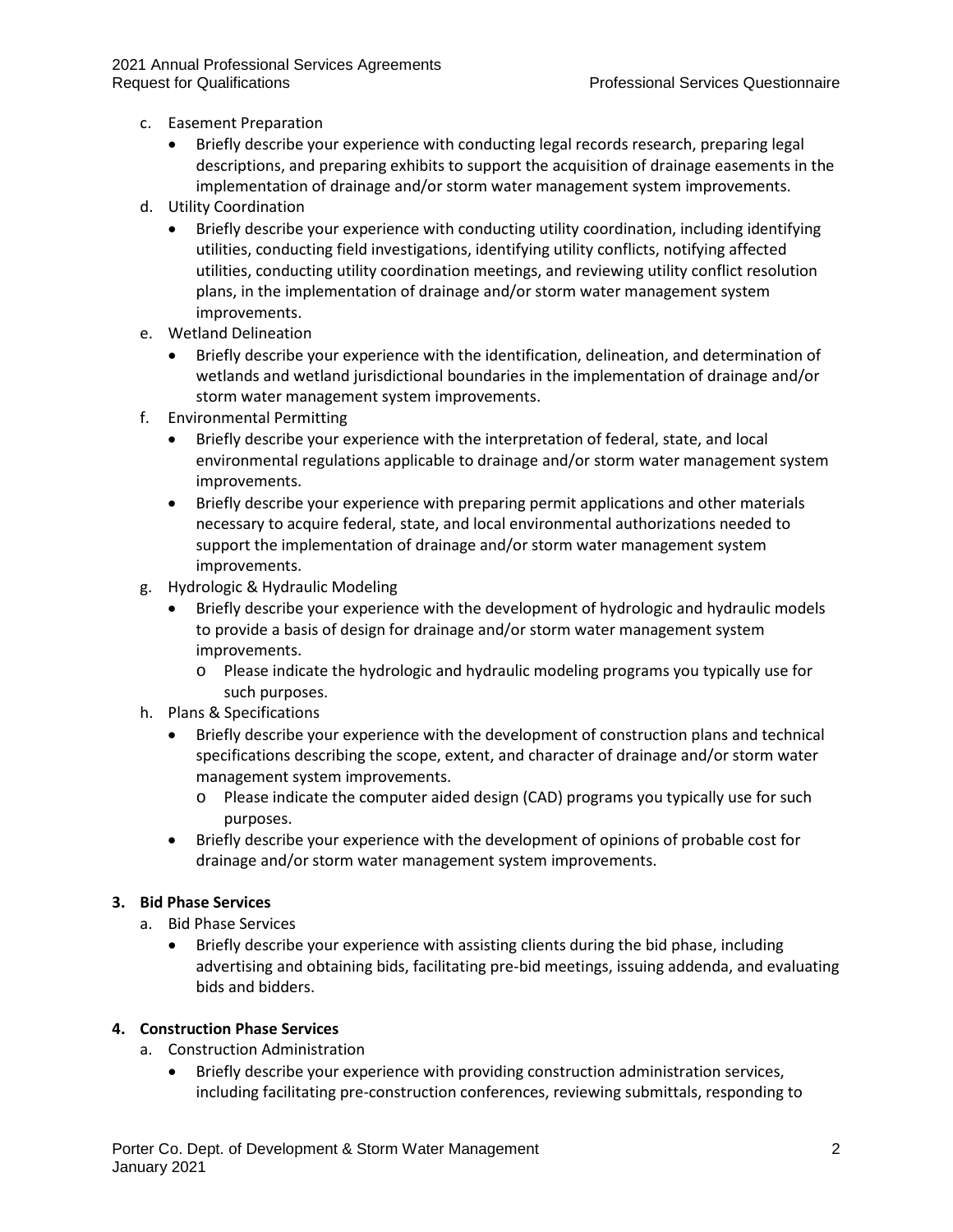requests for information, conducting periodic observation, and reviewing applications for payment, during the construction of drainage and/or storm water management system improvements.

- b. Construction Observation
	- Briefly describe your experience with providing construction observation services, including conducting regular observation, determining whether the work is proceeding in accordance with the contract documents, documenting progress on the work, measuring completed work, and serving as liaison between the parties, during the construction of drainage and/or storm water management system improvements.

## **5. MS4 Program Services**

- a. Public Education & Outreach
	- Briefly describe your experience with assisting municipal storm water management programs achieve compliance with the public education and outreach requirements of 327 IAC 15-13.
- b. Public Education & Outreach
	- Briefly describe your experience with assisting municipal storm water management programs achieve compliance with the public participation and involvement requirements of 327 IAC 15-13.
- c. Illicit Discharge Detection & Elimination
	- Briefly describe your experience with assisting municipal storm water management programs achieve compliance with the illicit discharge detection and elimination requirements of 327 IAC 15-13.
- d. Construction Runoff Control
	- Briefly describe your experience with assisting municipal storm water management programs achieve compliance with the construction runoff control requirements of 327 IAC 15-13.
- e. Post-Construction Runoff Control
	- Briefly describe your experience with assisting municipal storm water management programs achieve compliance with the post-construction runoff control requirements of 327 IAC 15-13.
- f. Municipal Pollution Prevention & Good Housekeeping
	- Briefly describe your experience with assisting municipal storm water management programs achieve compliance with the municipal pollution prevention and good housekeeping requirements of 327 IAC 15-13.
- g. Monitoring, Recordkeeping & Reporting
	- Briefly describe your experience with assisting municipal storm water management programs achieve compliance with the monitoring, recordkeeping, and reporting requirements of 327 IAC 15-13.

## **6. Plan Review Services**

- a. Plan Review
	- Briefly describe your experience with performing review of construction plans and other materials for compliance with local drainage and/or storm water management related codes and ordinances.
		- o Please indicate your familiarity with Porter County's Erosion and Sediment Control Standards.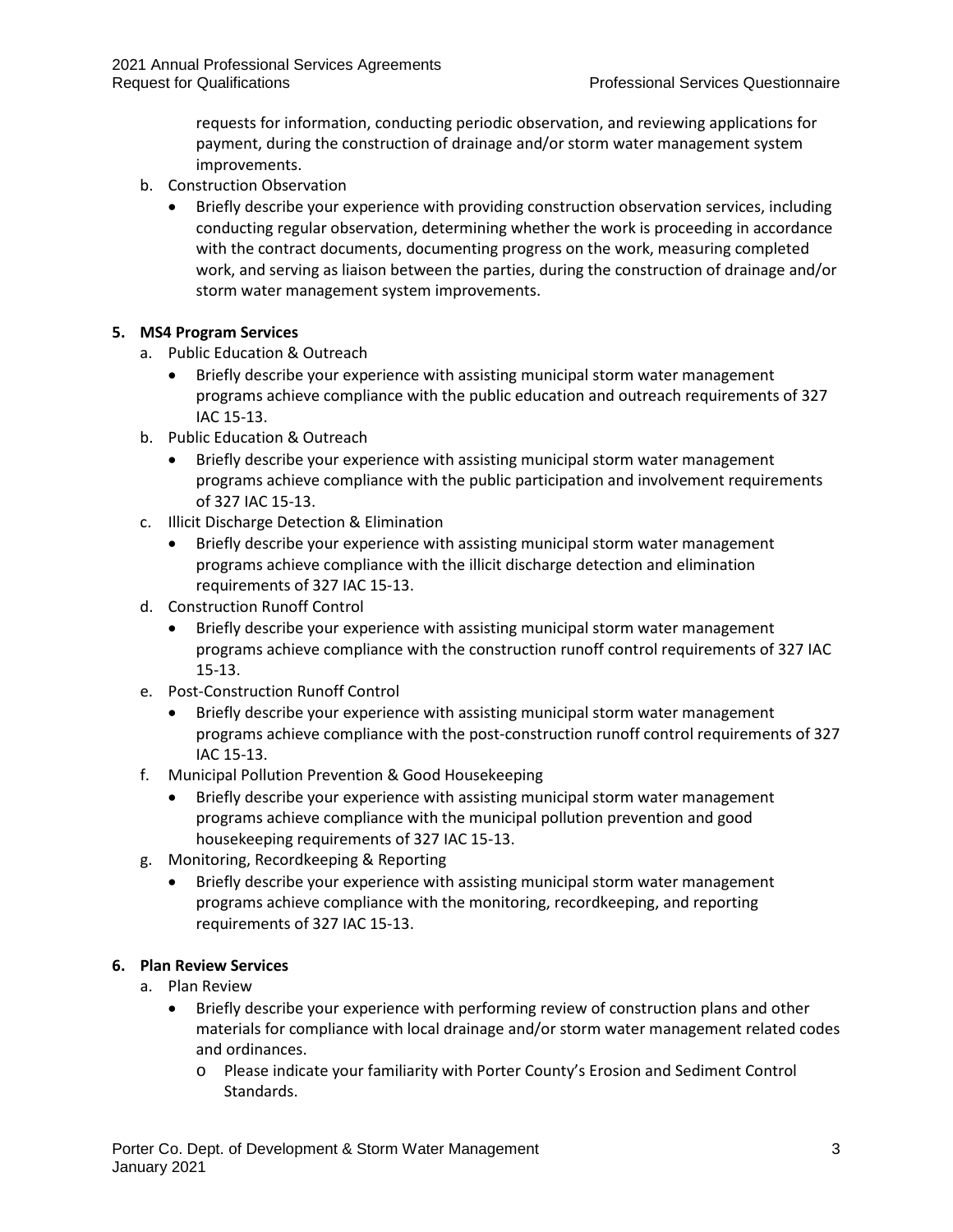- o Please indicate your familiarity with Porter County's Storm Water Management Standards and Storm Water Design Manual.
- o Please indicate your familiarity with Porter County's Design and Construction Standards & Specifications.

# **7. Inspection Services**

- a. Drainage and/or Storm Water Infrastructure Inspection
	- Briefly describe your experience with identifying, inspecting, and assessing drainage and/or storm water infrastructure, including culverts, storm sewers, storm sewer structures, detention facilities, ditches, and streams.
- b. Structural Inspection
	- Briefly describe your experience with conducting structural review and inspection of minor and miscellaneous structures, including culverts, head walls, wing walls, and retaining walls.

# **8. Other Services**

- a. Other
	- Briefly list and describe your experience with other services related to the development and implementation of municipal storm water management programs and/or the inspection, maintenance, repair, construction, and/or reconstruction of drainage and/or storm water infrastructure that may benefit the Department.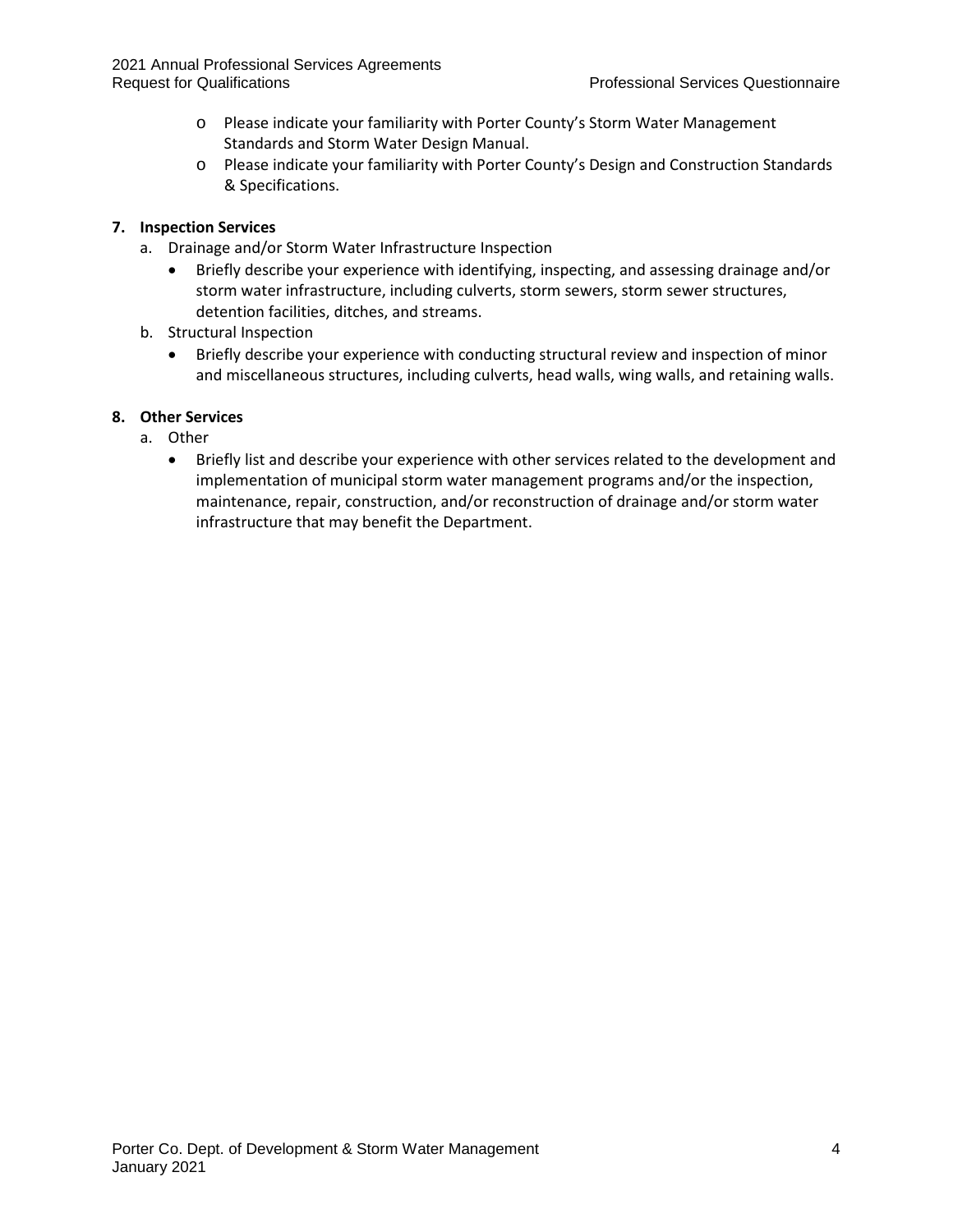Agreement

#### **PROFESSIONAL SERVICES AGREEMENT** between the **PORTER CO. DEPARTMENT OF DEVELOPMENT & STORM WATER MANAGEMENT** and **[NAME OF SUCCESSFUL RESPONDENT]** for **PROFESSIONAL SERVICES** related to **PORTER CO. STORM WATER MANAGEMENT PROGRAM FEBRUARY 1, 2021 – JANUARY 31, 2022**

This is an AGREEMENT, by and between the PORTER COUNTY DEPARTMENT OF DEVELOPMENT & STORM WATER MANAGEMENT, 155 Indiana Ave., Ste. 311, Valparaiso, Indiana 46383 (hereinafter called DEPARTMENT) and **[SUCCESSFUL RESPONDENT], [SUCCESSFUL RESPONDENT'S ADDRESS]** (hereinafter called CONSULTANT).

### **PURPOSE**

DEPARTMENT is responsible for Porter County's Storm Water Management Program, including program development, administration, and implementation; drainage and storm water management project planning, design, and construction; review of development plans for compliance with the County's storm water-related codes and ordinances; and, inspection, maintenance, repair, and enhancement of the County's valuable drainage and storm water infrastructure. This includes the inspection, maintenance, repair, construction, and reconstruction of various drainage and storm water infrastructure located across Porter County, including streams, open drains (i.e., ditches), tiled drains, storm sewers, detention basins, and other storm water management facilities. From time to time, such responsibility dictates that DEPARTMENT utilize outside resources to assist with the development, administration, and implementation of Porter County's Storm Water Management Program.

At this time, DEPARTMENT wishes to engage CONSULTANT to provide professional services related to the development, administration, and implementation of Porter County's Storm Water Management Program.

In general, under this AGREEMENT, for the period February 1, 2021, through January 31, 2022, CONSULTANT will assist DEPARTMENT with various tasks associated with the development, administration, and implementation of Porter County's Storm Water Management Program.

#### **SCOPE OF SERVICES**

From time to time, during the period February 1, 2021, through January 31, 2022, CONSULTANT may be contacted by DEPARTMENT to assist with various tasks associated with the development, administration, and implementation of Porter County's Storm Water Management Program. The scope, extent, and character of such activities will vary from project to project and may include, but shall not be limited to, program development, administration, and implementation; drainage and storm water management project planning, design, and construction; review of development plans for compliance with the County's storm water-related codes and ordinances; and, other activities involving the inspection, maintenance, repair, and enhancement of the County's valuable drainage and storm water infrastructure. The general scope, extent, and character of such activities shall be mutually agreed upon prior to the start of each activity and established, in writing, in the form of a work order.

## **COMPENSATION**

1. CONSULTANT agrees to provide the professional services named in the scope(s) of services described above. The cost of such professional services shall be mutually agreed upon prior to the start of each activity and established, in writing, in the work order. Such costs shall be established in accordance with CONSULTANT'S compensation schedule (i.e., hourly rate schedule), which is hereby incorporated herein and made a part of this AGREEMENT (EXHIBIT A).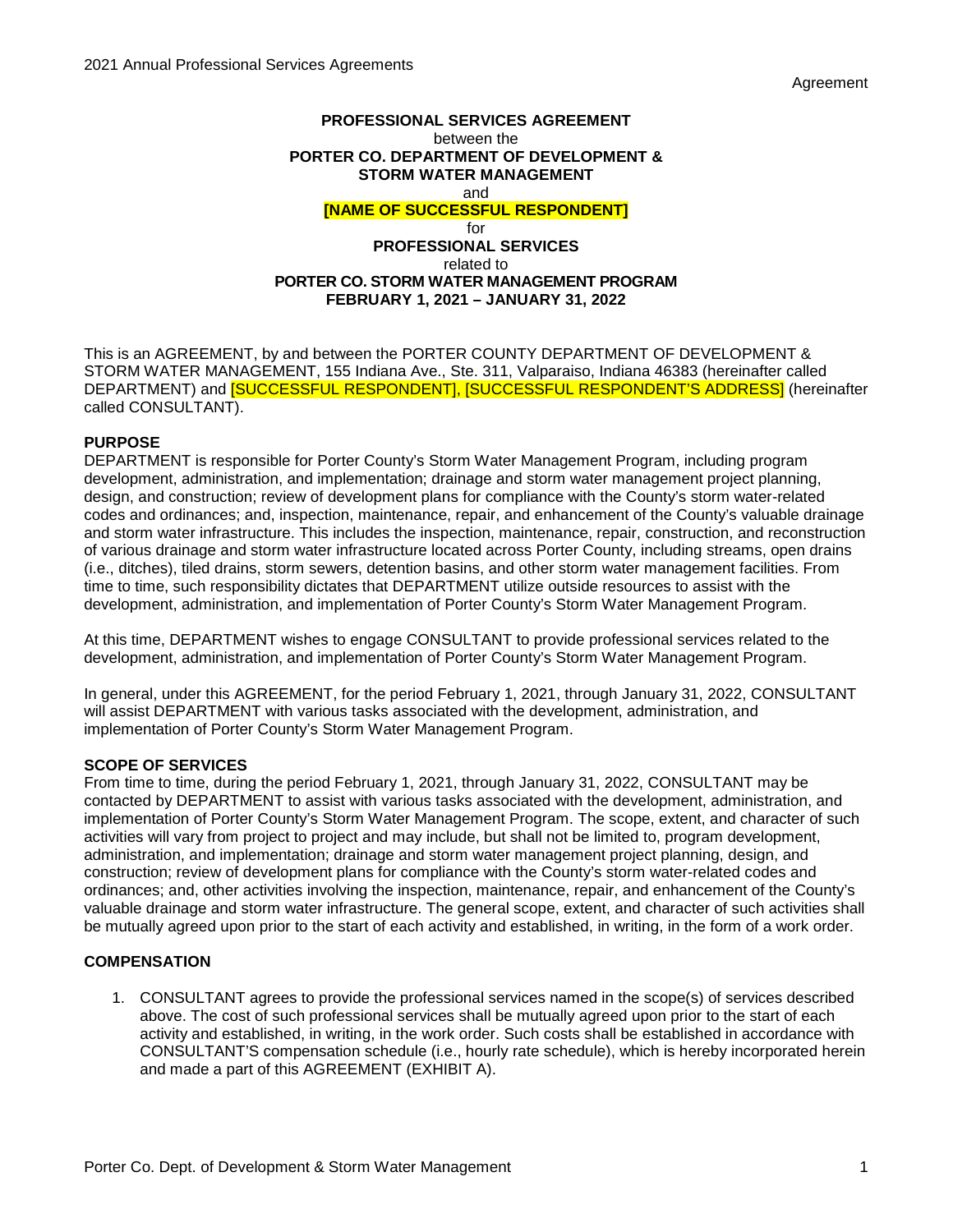- 2. For providing such professional services, DEPARTMENT agrees to pay CONSULTANT up to the mutually agreed upon cost of such professional services.
- 3. CONSULTANT shall invoice DEPARTMENT on a monthly basis for services rendered and direct costs (e.g., mileage) incurred under this AGREEMENT. Invoices shall be itemized by project and task and shall show the number of hours and direct costs (e.g., mileage) associated with each project and task. Fees and direct costs (e.g., mileage) billed by CONSULTANT shall be in accordance with CONSULTANT'S compensation schedule (i.e., hourly rate schedule) (EXHIBIT A). DEPARTMENT shall pay invoices within 30 days of receipt and approval of such invoices.

### **SCHEDULE**

The project schedule(s) associated with the activities conducted hereunder will vary from project to project and shall be mutually agreed upon prior to the start of each activity and established, in writing, in the work order(s).

CONSULTANT'S work shall proceed according to the project schedule(s) established within the work order(s).

### **DEPARTMENT'S RESPONSIBILITIES**

- 1. DEPARTMENT shall identify the scope, extent, and character of the activities to be performed under this AGREEMENT and shall verify that CONSULTANT has a complete understanding of such activities prior to the start of such activities.
- 2. DEPARTMENT shall provide CONSULTANT with all available information reasonably required to perform the activities to be performed under this AGREEMENT.
- 3. DEPARTMENT shall provide CONSULTANT with all access reasonably required to performed the activities to be performed under this AGREEMENT.

#### **TERMS AND CONDITIONS**

- 1. DEPARTMENT may, if agreed to by CONSULTANT, make changes to the scope of services, by written AMENDMENT to this AGREEMENT, provided that such changes fall within the general scope, extent, and character of this AGREEMENT. CONSULTANT shall not reasonably reject any such changes to the scope of services provided that such changes are in the best interest of the project. If such changes cause an increase or decrease in the total project cost or in the amount of time required to complete the project, DEPARTMENT and CONSULTANT shall agree to an adjustment of the project fee and/or project schedule prior to execution of an AMENDMENT. Adjustment of the project fee shall be based on the estimated change in the number of staff hours and/or direct costs (e.g., travel costs) required to complete the project. Adjustment of the project schedule shall be based on the estimated change in the schedule required to complete the project. CONSULTANT will not be compensated for any services rendered or costs incurred on tasks that are not included in the scope of services without the execution of an AMENDMENT covering such tasks.
- 2. DEPARTMENT may, at any time, terminate this AGREEMENT, in whole or in part, by providing CONSULTANT with ten days written notice of such termination. Likewise, CONSULTANT may, at any time, terminate this AGREEMENT, in whole or in part, by providing DEPARTMENT with ten days written notice of such termination. Upon termination of all or part of the AGREEMENT, DEPARTMENT will assume responsibility for services rendered and costs incurred by CONSULTANT prior to written notification of such termination. Any and all services or deliverables provided during or resulting from work performed under this AGREEMENT shall become the property of DEPARTMENT.
- 3. CONSULTANT shall maintain insurance coverage for General, Automobile, Professional, Workers Compensation, and Employer's Liability in amounts in accordance with generally accepted legal and business requirements. Certificates evidencing such coverage shall be provided to DEPARTMENT upon request.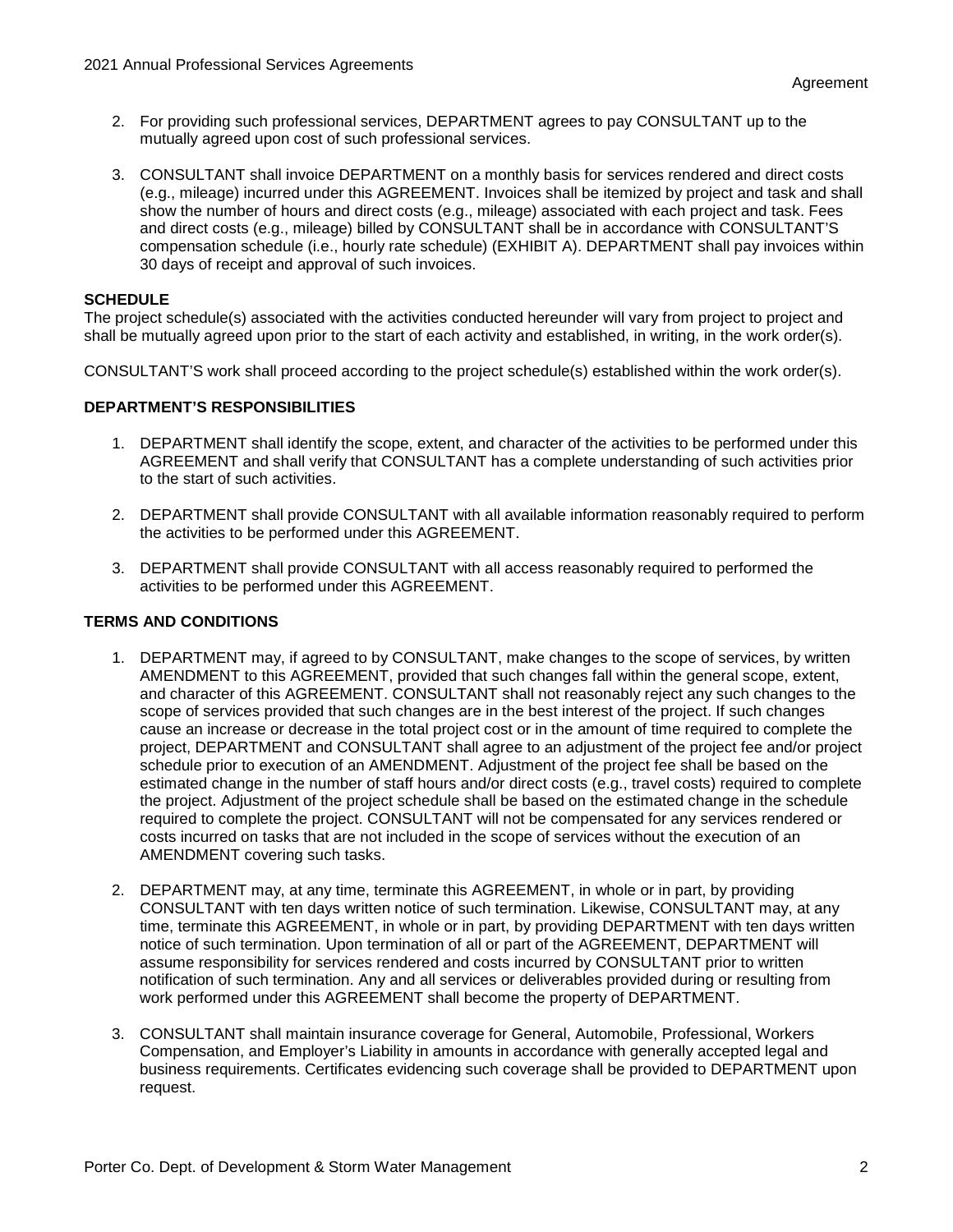- 4. CONSULTANT agrees to indemnify and hold harmless Porter County, its agents, representatives, successors, and assigns, from any and all lawsuits, claims, demands, liabilities, losses, and expenses which may arise or which may be alleged to have arisen out of CONSULTANT'S negligence in connection with work covered by this AGREEMENT.
- 5. This AGREEMENT shall not be assigned, altered, or modified without the express written consent of both DEPARTMENT and CONSULTANT, except as provided for in paragraphs 1 and 2 above. This AGREEMENT supersedes any and all other agreements, oral or written, between DEPARTMENT and CONSULTANT hereto with respect to the subject matter hereof.
- 6. Nothing contained in this AGREEMENT shall create a contractual relationship with or a cause of action in favor of a third party against either DEPARTMENT or CONSULTANT. Services performed by CONSULTANT under this AGREEMENT are being performed solely for DEPARTMENT'S benefit, and no other entity shall have any claim against CONSULTANT because of this AGREEMENT or the performance of work hereunder.
- 7. If any term or condition of this AGREEMENT, or the application thereof to any project, shall be invalid or unenforceable, the remainder of the terms and conditions shall remain valid and enforceable.
- 8. This AGREEMENT shall be governed by and construed according to the laws of the State of Indiana.

### **NOTICES AND COMMUNICATION**

All notices and communications given to either PARTY by the other relative to this AGREEMENT shall be addressed to such PARTY as follows:

| TO DEPARTMENT: | Porter Co. Department of Development & Storm Water Management |
|----------------|---------------------------------------------------------------|
|                | 155 Indiana Ave Ste. 311                                      |
|                | Valparaiso, IN 46383                                          |
|                | ATTN: Michael E. Novotney, PE                                 |

**TO CONSULTANT**: [SUCCESSFUL RESPONDENT] [SUCCESSFUL RESPONDENT'S ADDRESS] [SUCCESSFUL RESPONDENT'S CITY, STATE, ZIP] ATTN: [SUCCESSFUL RESPONDENT'S PRIMARY CONTACT]